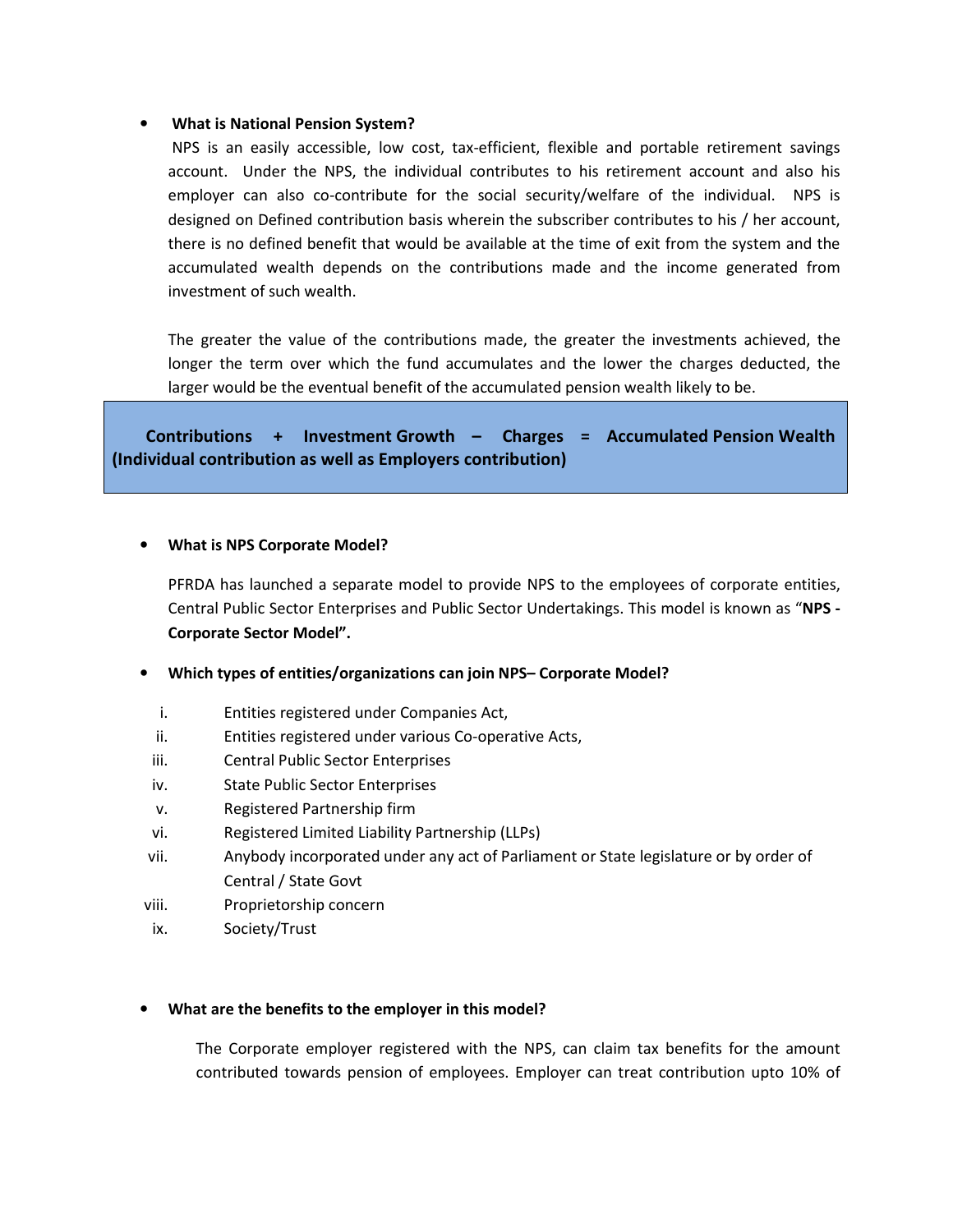the salary (basic and dearness allowance) to employees' NPS account as 'Business Expense' under Section 36(i)(iva) of Income Tax Act, 1961.

- i. The Corporate can save on their expenses incurred on formation of trust, management of funds and recordkeeping etc.
- ii. Corporate can act as a facilitator to extend benefits of NPS to its employees.
- iii. Corporate may select the PFM for its employees or leave the option to employees for selecting PFMs for themselves.
- iv. Platform to co-contribute for employees' pension.

# • **What are the benefits to the employees in this model?**

- i. Cheapest investment product with better growth options through long term market-linked returns.
- ii. Provides choice of various funds with a flexible investment pattern.
- iii. Individual Retirement Account for record keeping at individual level ensures portability across geographies and employment.
- iv. Employee's as well as Employer's contribution towards the NPS account of employee is eligible for tax exemption as per the Income Tax Act, 1961 as amended from time to time.
- v. Offers Tier II account which is a voluntary savings facility with anytime liquidity/withdrawal option.
- vi. Efficient grievance management through CRA Website, Call Center, Email or Postal Mail.
- vii. Routine/quarterly disclosure of the funds helps subscriber to achieve better fund management.
- viii. Auto Choice option for those who do not have the required knowledge to manage their investment.
- ix. An option to remain invested even after retirement (deferred withdrawal option is available)

# • **What are the features of the retirement account provided under NPS?**

The following are the most prominent features of the retirement account under NPS:

- Every individual subscriber is issued a Permanent Retirement Account Number (**PRAN**) card and has a 12 digit unique number. In case of the card being lost or stolen, the same can be reprinted with additional charges.
- Under NPS account, two types of accounts Tier I & II are provided. Tier I account is mandatory and the subscriber has option to opt for Tier II account opening and operation. The following are the salient features of the Tier-I and Tier-II accounts:
	- $\triangleright$  Tier-I account: This is a restricted and conditional withdrawable retirement account which can be withdrawn only upon meeting the exit conditions prescribed under NPS.
	- $\triangleright$  Tier-II account: This is a voluntary savings facility available as an add-on to any Tier-1 account holder. Subscribers will be free to withdraw their savings from this account whenever they wish.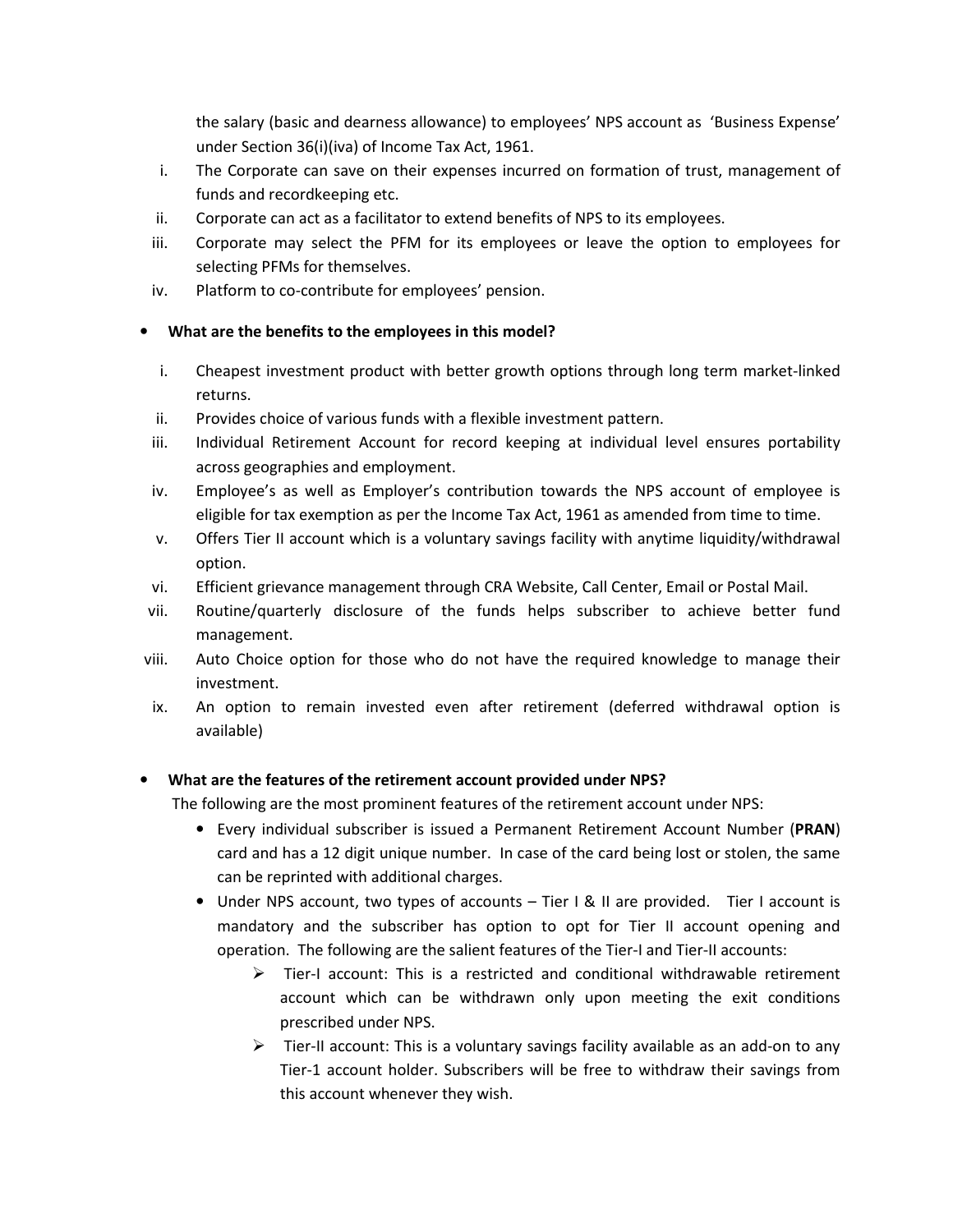• **What are the minimum contributions to Tier I and Tier II account?** 

| <b>For Corporate model</b>                             | Tier I         | Tier II                  |  |
|--------------------------------------------------------|----------------|--------------------------|--|
| Minimum Contribution at the time of account<br>opening | <b>Rs. 500</b> | <b>Rs. 1000</b>          |  |
| Minimum amount per contribution                        | Rs. 500        | Rs. 250                  |  |
| Minimum total contribution in the year                 | Rs. 1000       | $\overline{\phantom{0}}$ |  |
| Minimum frequency of contributions                     | 1 per year     | $\overline{\phantom{0}}$ |  |

- **What are the possible variations of contribution by employee and employer under NPS?** 
	- Equal contribution by the employer and the employee
	- Unequal contribution by the employer and the employee
	- Contribution from either the employer or the employee

# • **What happens to the investments if contribution is discontinued or minimum contribution is not met?**

If contribution is discontinued and the subscriber wishes to exit from NPS before attaining the superannuation, he/she can withdraw upto 20% of the sum accumulated till that point of time. The subscriber has to buy annuity with the rest of the money from PFRDA empanelled Annuity Service Providers. The subscriber can exit only if he has been in NPS for more than 10 years. If minimum contributions are not made as stipulated, the account will be frozen and can be reactivated by paying the minimum contribution of Rs. 500/-.

• **Can I appoint nominees for the NPS Tier I Account?** 

Yes, you need to appoint a nominee at the time of opening of a NPS account in the prescribed section of the opening form. You can appoint up to 3 nominees for your NPS Tier I account. In such a case you are required to specify the percentage of your saving that you wish to allocate to each nominee. The share percentage across all nominees should collectively aggregate to 100%.

# • **I have not made any nomination at the time of registration. Can I nominate subsequently? What is the process?**

If you have not made the nomination to your NPS account at the time of registration, you can do the same after the allotment of PRAN. You will have to visit your POP and place Service Request to update nominations details.

# • **Can I change the Nominees for my NPS Accounts?**

Yes. You can change the nominees in your NPS Tier I account at any time after you have received your PRAN.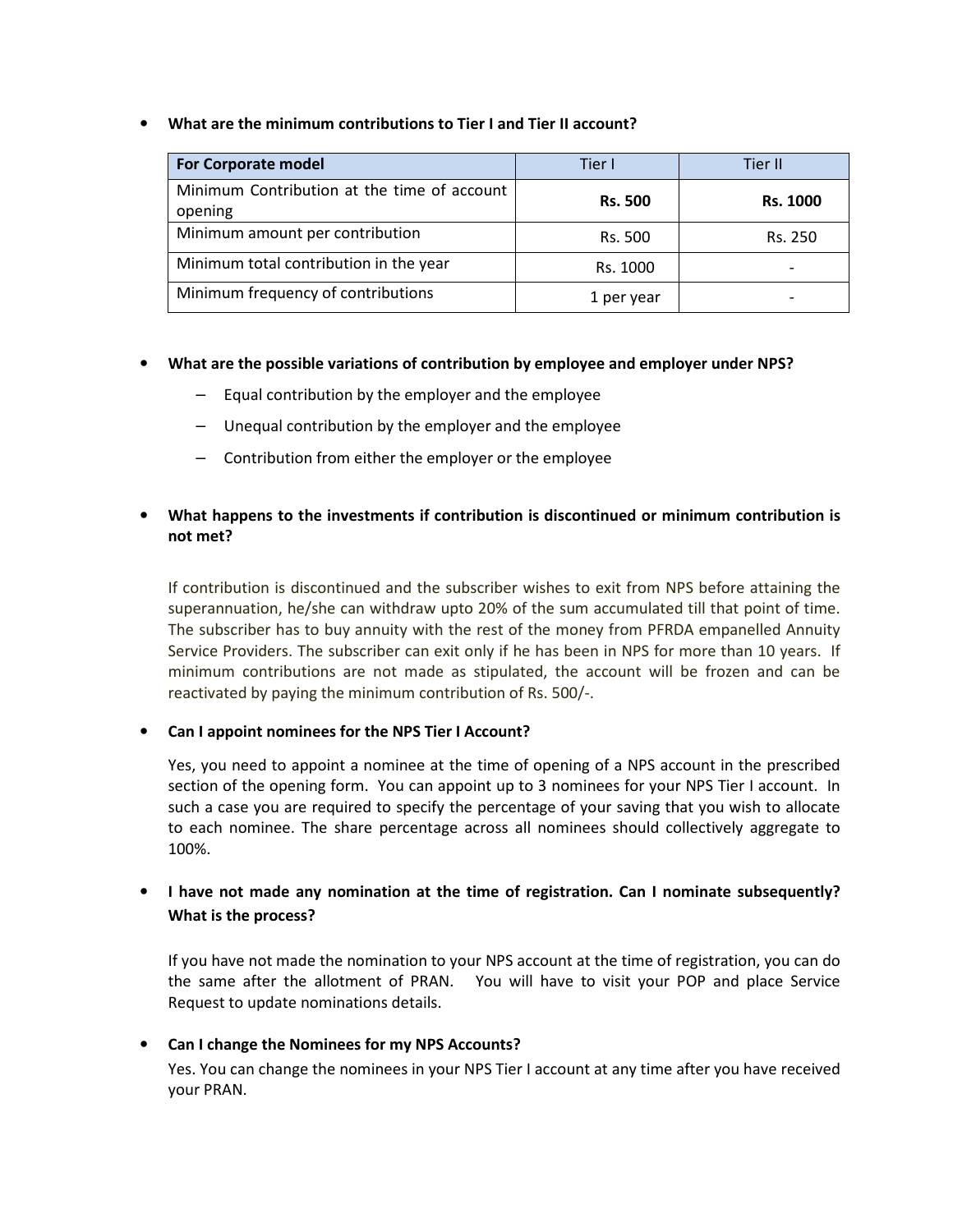### • **Are there any charges for making a nomination?**

If you are making the nomination at the time of registering for PRAN, no charges will be levied to you. However, a subsequent request for nomination updation would be considered as a service request and you will be charged an amount of Rs. 20/- plus applicable service tax for each request.

### • **In what way is the NPS Portable?**

The following are the portability features associated with NPS

- NPS account can be operated from anywhere in the country irrespective of individual employment and location/geography.
- Subscribers can shift from Corporate (employer) to another Corporate (employer), from one sector to another like Private to Government or vice versa or All Citizen Model to Corporate Model and vice versa. Hence a subscriber can move to Central Government, State Government etc with the same Account. Also, subscriber can shift within sector like from one POP to another POP and from one POP-SP to another POP-SP. Likewise, an employee who leaves the employment to become a self-employed can continue with his/her individual contributions. If he/she enters re-employment he/she may continue to contribute and his/her employer may also contribute and so on.
- The subscriber can contribute to NPS from any of the POP/ POP-SP despite not being registered with them and from anywhere in India.

# • **Can I have more than one NPS account?**

No, multiple NPS accounts for a single individual are not allowed and there is no necessity also as the NPS is fully portable across sectors and locations.

# • **What are the tax benefits to the employees and the employer?**

### **Tax benefits to employer:**

**Contributions made by the employer (upto 10% of Basic + DA)** is allowed as a **business expense**  under **Section 36 (1) iv (a)** of Income Tax Act 1961

### **Tax benefit to employee:**

Employee's contribution – Eligible for tax deduction upto 10% of Salary (Basic + DA) under sec 80 CCD (1) within the overall ceiling of Rs. 1.50 Lac under Sec. 80 CCE.

Additional tax benefit on contribution upto Rs. 50000/- is allowed under Section 80CCD(1b) of Income Tax Act, 1961. This is over and above the tax deduction available under Section 80 CCE.

Employer's contribution – Eligible for tax deduction upto 10% of Salary (Basic + DA) contributed by employer under sec 80 CCD (2) which shall be excluded from the limit of Rs. 1.50 lac provided under Sec. 80 CCE.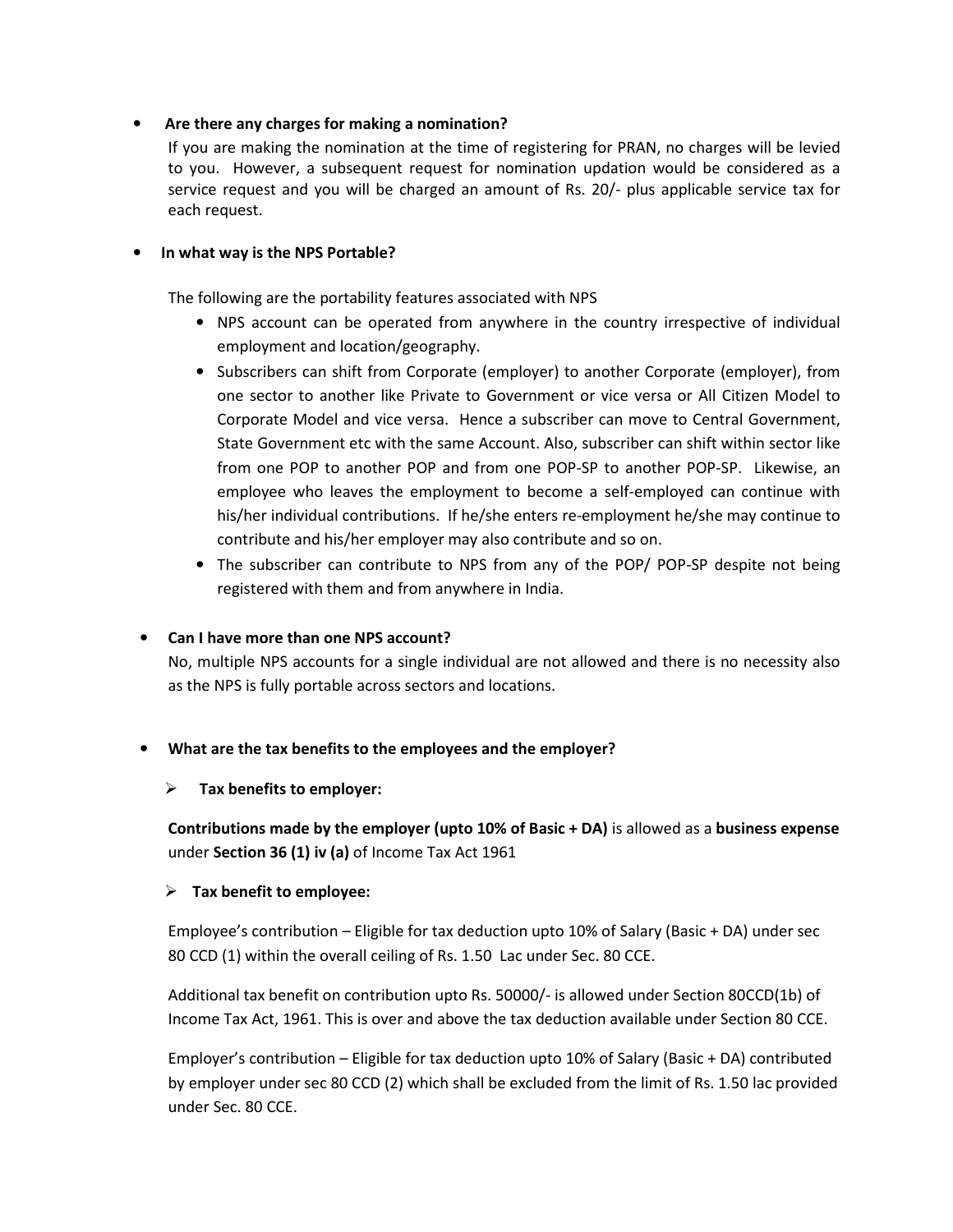# • **Where can corporate and underlying subscribers approach for registration under NPS-Corporate?**

They can approach any of the registered Point of Presence (POP) under NPS architecture. The list of POPs is available in PFRDA website www.pfrda.org.in and CRA website. Alternatively, the corporate willing to directly provide services to their employees without intervention of POP, may get registration with PFRDA as POP-Corporate. Thereafter, the POP can facilitate their employees to open NPS account.

### • **What is POP and POP-SP? What is its role?**

POP is Points of Presence. It is the interface between the Corporate / subscribers and the NPS architecture. POP-Service Providers (POP-SPs) are the designated branches of registered POPs to extend the reach of NPS. POP/POP-SP will perform the functions relating to registration of subscribers, undertaking Know Your Customer (KYC) verification, receiving contributions and instructions from Corporates and transmission of the same to the designated NPS intermediaries.

### • **Who will be responsible for uploading the data & contribution?**

POP/ POP-SP with whom corporate signs the MoU will facilitate the registration of the corporate, registration of the employees, uploading the data& contribution.

### • **Is it possible for corporate to change POP at any stage?**

Yes, the corporate can change the POP.

# • **What benefits would family of employee get when the employee covered under NPS expire during the service?**

In such an unfortunate event, the nominee will receive 100% of the NPS pension wealth in lump sum.

### • **Who can select the Investment option? Employee or Employer?**

There is flexibility to select scheme and Pension Fund either at corporate level or Subscriber Level. Corporate may opt for Pension Fund and investment choice or leave the option to employees.

# • **How are the funds contributed by the subscribers managed under NPS?**

The funds contributed by the Subscribers are invested by the PFRDA registered Pension Fund (PFs) as per the investment guidelines provided by PFRDA. The investment guidelines are framed in such a manner that there is minimal impact on the subscribers' contributions even if there is a market downturn by a judicious mix of investment instruments like Government securities, corporate bonds and Equities. At present there are 8 Pension Funds (PFs) who manage the subscriber funds at the option of the subscriber.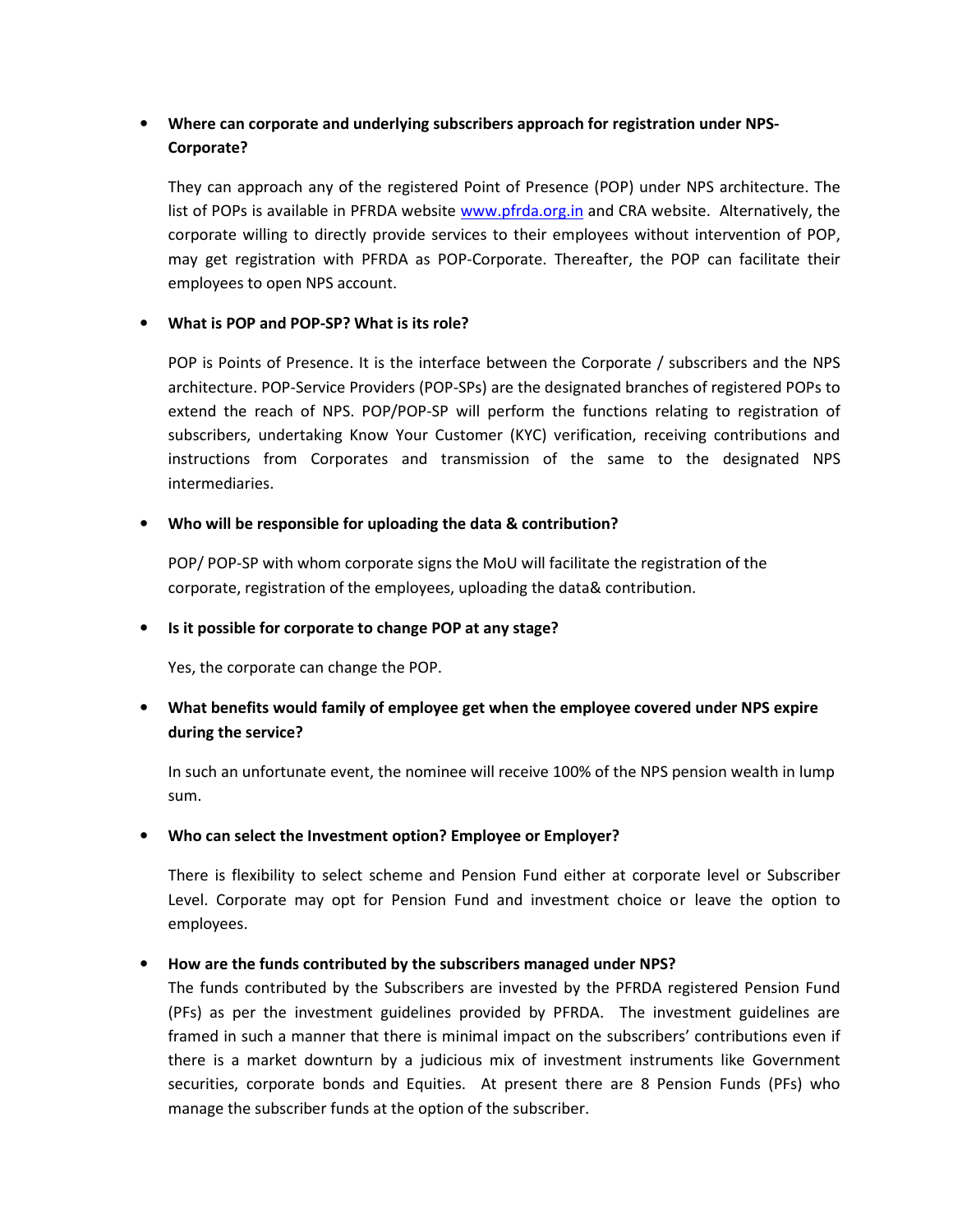At present, Subscriber has option to select any one of the following eight pension funds:

- ICICI Prudential Pension Fund
- LIC Pension Fund Ltd
- Kotak Mahindra Pension Fund
- Reliance Capital Pension Fund
- SBI Pension Fund Pvt. Ltd.
- UTI Retirement Solutions Pension Fund
- HDFC Pension Management Company Ltd
- Birla Sunlife Pension Management Ltd.

However, this list may undergo changes if new pension fund managers are registered by PFRDA or existing players are de-registered by PFRDA.

### • **What are the different Fund Management Schemes available to the subscriber?**

The NPS offers two approaches to invest subscriber's money:

• **Active choice:** Here the individual would decide on the asset classes in which the contributed funds are to be invested and their percentages (Asset class E, Asset Class C, Asset Class G and asset Class A ).

• **Auto choice:** Subscriber has the choice of three lifecycle funds i.e Aggressive Life Cycle Fund (LC75), Moderate Life Cycle Fund (LC50) and Conservative Life Cycle Funds (LC25). Under lifecycle funds, the management of investment of funds is done automatically based on the age of the subscriber.

**Moderate Lifecycle Fund (LC50)** - This is the default option under NPS For full details, one may go through our website www.pfrda.org.in wherein the full details of the investment choices and fund management details are provided.

### • **Whether Pension Fund once selected can be changed?**

Yes, Pension Fund can be changed once in a financial year.

# • **If the employer has made a choice of a Pension Fund, then can the underlying employee choose any other Pension Fund?**

No. Once the employer has made choice of **Pension Fund**, it will be applicable to every underlying employee, however, the employer can change the pension fund once in a financial year on behalf of the underlying employees.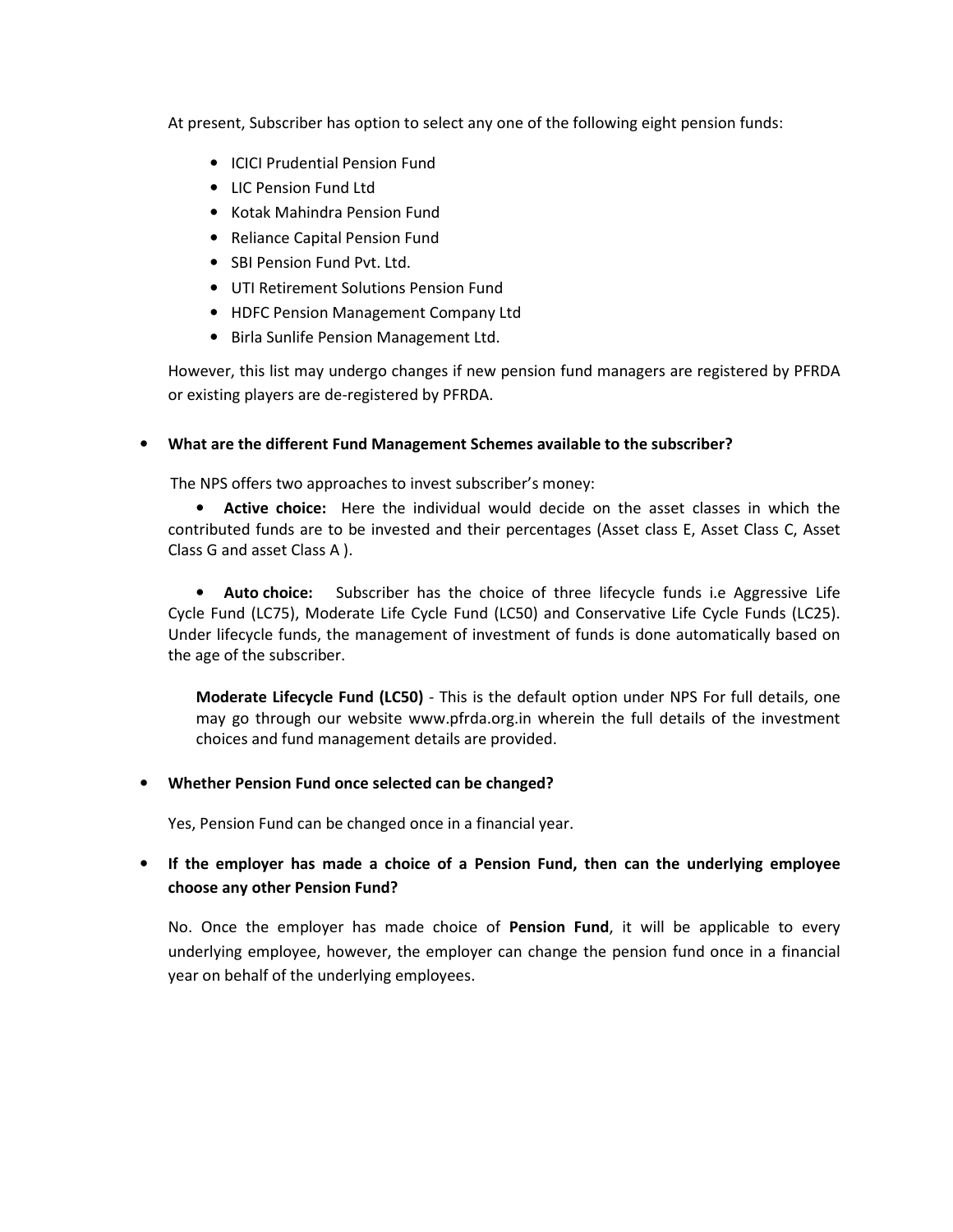### • **What are charges applicable in NPS?**

| Intermediary        | <b>Charge Head</b>                            | <b>Service Charge</b>                                               |                     | <b>Method of</b><br><b>Deduction</b>      |
|---------------------|-----------------------------------------------|---------------------------------------------------------------------|---------------------|-------------------------------------------|
|                     | Initial Subscriber Registration               | Rs. 200                                                             |                     |                                           |
| <b>POP</b>          | <b>Initial Contribution</b>                   | 0.25% of the contribution<br>amount Min: Rs. 20 & Max:<br>Rs.25,000 |                     | To be Collected                           |
|                     | All Subsequent Contribution                   |                                                                     |                     | Upfront                                   |
|                     | All Non-Financial Transaction                 | <b>Rs. 20</b>                                                       |                     |                                           |
| <b>CRA</b>          |                                               | <b>NCRA (NSDL)</b>                                                  | <b>KCRA (Karvy)</b> | Through<br>cancellation of<br>units       |
|                     | PRA Opening (One Time)                        | Rs. 40                                                              | Rs. 39.36           |                                           |
|                     | PRA Maintenance (Per Annum)                   | Rs. 95                                                              | Rs. 57.63           |                                           |
|                     | Per Transaction (Financial/Non-<br>Financial) | Rs. 3.75                                                            | Rs. 3.36            |                                           |
| Custodian           | Asset Serving (Per Annum)                     | 0.0032% of Assets under<br>Custody                                  |                     | Through<br>cancellation of<br>units       |
| <b>Pension Fund</b> | Investment<br>Management<br>(Per<br>Annum)    | 0.01% of Assets Under<br>Management                                 |                     | Through<br>adjustment<br>in<br><b>NAV</b> |
| <b>NPS Trust</b>    | Reimbursement of Expenses (Per<br>Annum)      | 0.01% of Assets Under<br>Management                                 |                     |                                           |

Subscribers whose accounts are associated with POP, making subsequent transaction through e-NPS, a service charge of 0.10% of the contribution amount ad valorem, subject to minimum of Rs 10/- and maximum of Rs 10,000/- per transaction would be recovered and payable to the associated POPs. The service charges would be rounded off to the nearest rupee and service tax & cess thereupon on service charges would be on actual basis.

**The POPs will continue to have the option to negotiate the charges with the subscribers, but within the prescribed charge structure.** 

### • **Who pays the charges applicable under NPS?**

For operational purpose, charges will be deducted from employee's account by cancellation of units.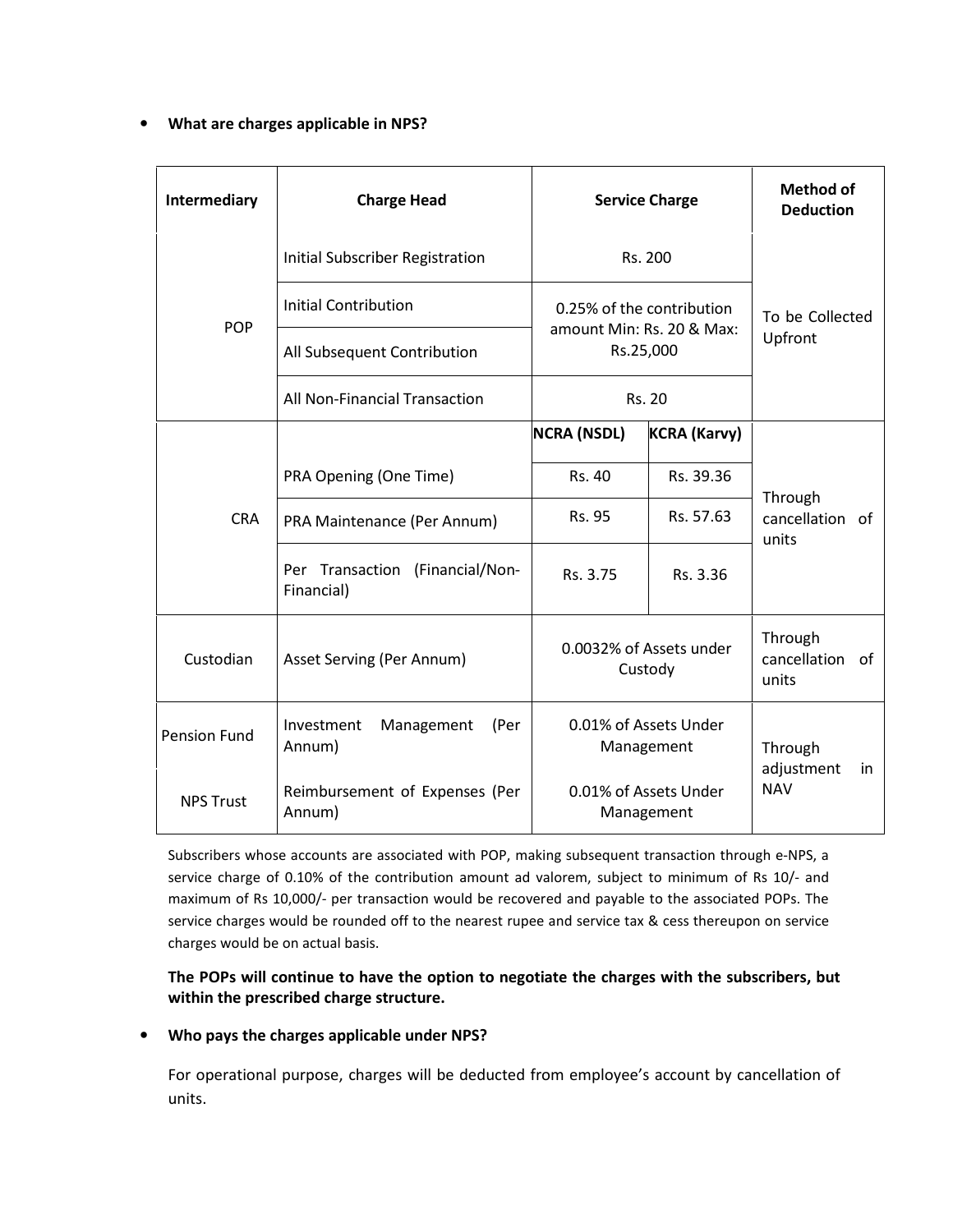But if the employer wishes they can reimburse it to the employee by any means.

• **Can I have a different Pension Fund and Investment Option for my Tier I and Tier II account?** 

Yes. You may select different PFs and Investment Options for your NPS Tier I and Tier II accounts.

• **When an employee leaves the job, what would happen to PRAN a/c?** 

Employee can shift the corpus to new employer with same PRAN a/c if the new employer is already a registered entity under NPS. But if not, then employee can continue the PRAN a/c under All Citizen Model.

• **In case if any employee resigns or leaves the organization within 5 years, can the employer contribution be forfeited?** 

The employer contributions cannot be forfeited under NPS.

• **Whether employees have facility of Loan/advances under NPS? Whether lien can be marked on NPS account?** 

There is no such provision under NPS.

• **What are the benefits offered under NPS and when they can be withdrawn?** 

NPS is a long-term retirement savings scheme which builds up the pension wealth through effective investments of the subscriber contributions over the term of the subscriber's continuation in the scheme. The greater the value of the contributions made, the greater the investments achieved, the longer the term over which the fund accumulates and the lower the charges deducted, the larger would be the eventual benefit of the accumulated pension wealth likely to be. The subscriber can exit from NPS and withdraw the accumulated pension wealth in the following manner and no other exits or withdrawals are permitted:

Retirement / Superannuation age of corporate subscriber (employee) is decided by the Corporate (employer).

For subscribers joining between 18-60 years

- a. **Upon attainment of superannuation**: At least 40% of the accumulated pension wealth of the subscriber needs to be utilized for purchase of an annuity providing for the monthly pension of the subscriber and the balance (60%) is paid as a lump sum payment to the subscriber. If the total corpus is not exceeding Rs. 2 lacs, then the subscriber has the option to withdraw the whole corpus in lumpsum.
- b. **Upon Death (irrespective of cause)**: The entire accumulated pension wealth (100%) would be paid to the nominee / legal heir of the subscriber and there would not be any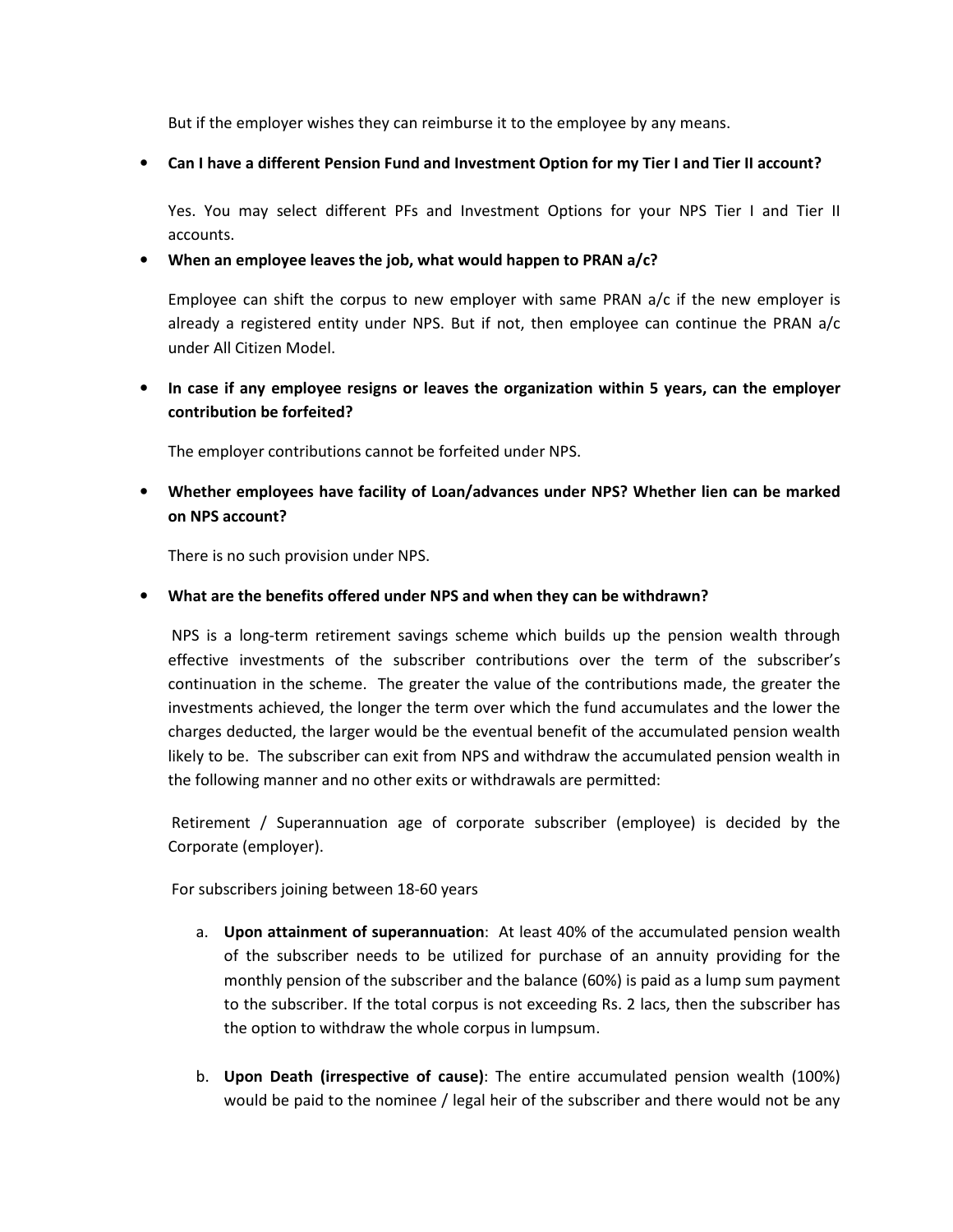purchase of annuity/monthly pension. The nominee, if so wishes, has the option to purchase annuity of the total corpus.

c. **Exit from NPS before attainment of superannuation (irrespective of cause):** At least 80% of the accumulated pension wealth of the subscriber needs to be utilized for purchase of an annuity providing for th**e monthly pension of the subscriber and the balance (20%) is paid as a lump** sum payment to the subscriber. If the total corpus is not exceeding Rs. 1 lac, then the subscriber has the option to withdraw the whole corpus in lumpsum. Subscriber can exit from NPS only after completion of minimum 10 years in NPS.

### **For subscribers joining between 60-65 years**

The exit conditions for subscribers joining the NPS beyond the age of 60 years in the NPS-Private Sector will be as under:

**(a) Normal exit**: The subscriber exiting after completion of 3 years from the date of joining NPS. In the normal exit, the subscriber will be required to annuitize at least 40% of the corpus for purchase of annuity and the remaining corpus can be withdrawn in lump sum. In case the accumulated corpus at the time of exit is equal or less than Rs. 2 lacs, the subscriber will have the option to withdraw the entire corpus in lump sum.

**(b) Premature Exit**: Any exit before completion of 3 years will be treated as premature exit. In such case, the subscriber will be required to annuitize at least 80% of the corpus for purchase of annuity and the remaining corpus can be withdrawn in lump sum. In case the accumulated corpus at the time of exit is equal or less than Rs. 1 lac , the subscriber will have the option to withdraw the entire corpus in lump sum.

**(c) Exit due to the death of the subscriber**: The entire corpus shall be payable to the nominee of the subscriber.

The subscribers would be able to purchase the annuities directly from the empanelled Annuity Service Providers as per their choice of annuity that is available in the market/with the ASPs.

#### • **Who are the Annuity Service Providers under NPS and their names?**

Indian Life Insurance companies who are licensed by Insurance Regulatory and Development Authority (IRDA) are empanelled by PFRDA to act as Annuity Service Providers to provide annuity services to the subscribers of NPS. Currently, the following are the ASPs are empanelled by PFRDA and the empanelment process is an ongoing process and the list of ASPs may increase in future.

- 1. Life Insurance Corporation of India
- 2. SBI Life Insurance Co. Ltd.
- 3. ICICI Prudential Life Insurance Co. Ltd.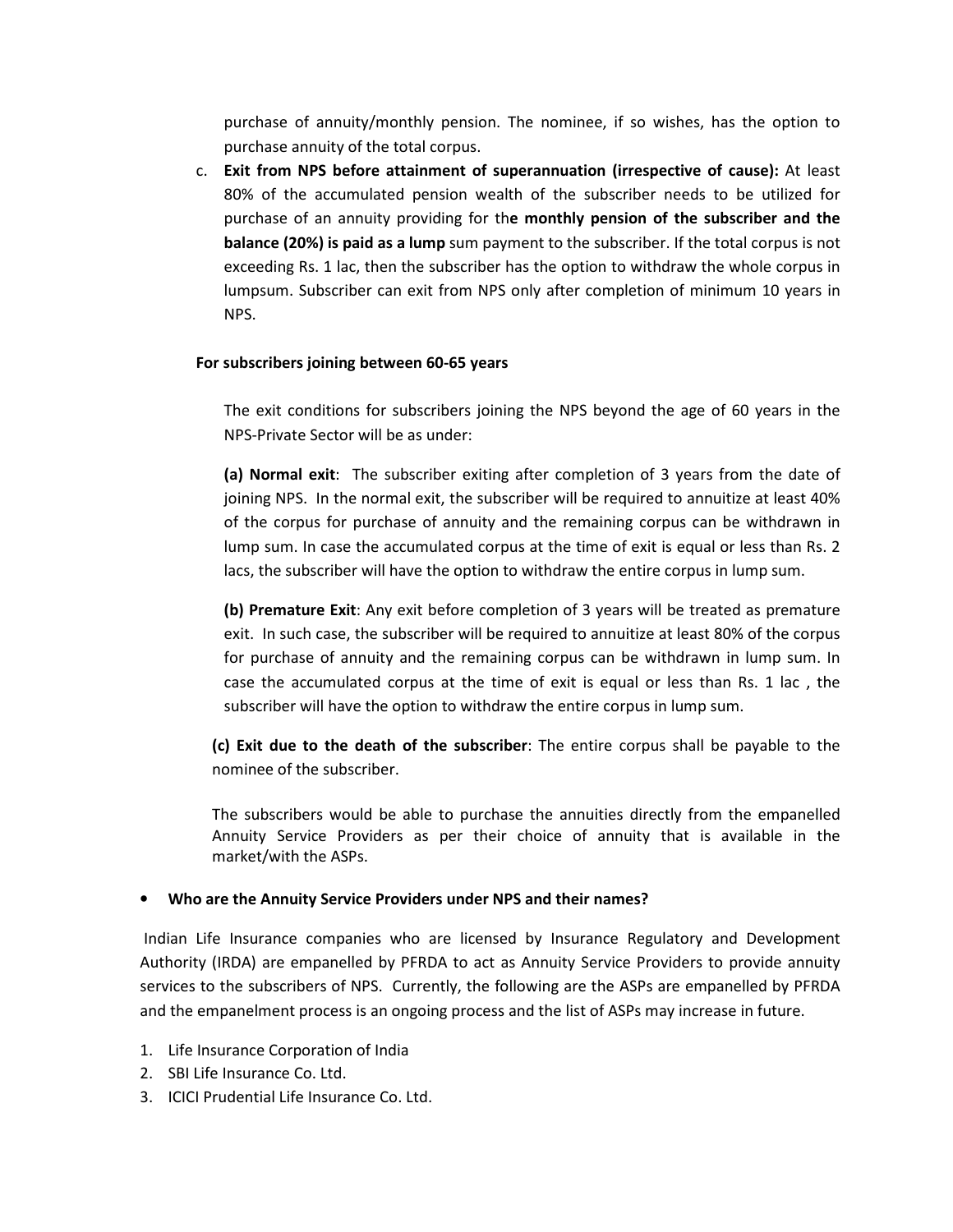- 4. Star Union Dai-ichi Life Insurance Co. Ltd.
- 5. HDFC Standard Life Insurance Co. Ltd
- **What is an annuity and what are the different types of annuities providing for monthly pension available to the subscribers of NPS?**

An annuity is a financial instrument which provides for a guaranteed payment on monthly/quarterly/annual basis for the chosen period for a given purchase price or pension wealth. In simple terms it is a financial instrument which offers monthly/quarterly/annual pension at a guaranteed rate for the period you choose. Currently, only the registered life insurers offer the annuities in the Indian Market. Annuity Service Providers provide the following type of annuities to the subscribers of NPS and subject to the conditions like stipulated minimum corpus, age at entry etc:

- 1. Pension (Annuity) payable for life at a uniform rate to the annuitant only.
- 2. Pension (Annuity) payable for 5, 10, 15 or 20 years certain and thereafter as long as you are alive.
- 3. Pension (Annuity) for life with return of purchase price on death of the annuitant (Policyholder).
- 4. Pension (Annuity) payable for life increasing at a simple rate of 3% p.a.
- 5. Pension (Annuity) for life with a provision of 50% of the annuity payable to spouse during his/her lifetime on death of the annuitant.
- 6. Pension (Annuity) for life with a provision of 100% of the annuity payable to spouse during his/her lifetime on death of the annuitant.
- 7. Pension (Annuity) for life with a provision of 100% of the annuity payable to spouse during his/her lifetime on death of the annuitant and the return of the purchase price to the nominee.

Subscriber can opt for any of the above annuity variant at the time of exit.

# • **Where can I submit my withdrawal request and what are the documents required to be submitted?**

The withdrawal request seeking exit from NPS in the permissible manner can be submitted to the employer / Point of Presence associated with the Corporate.

### • **To whom the claim for withdrawal of benefits needs to be submitted?**

Corporate subscribers have to submit their request through their employer / POPs.

• **How the annuity OR monthly pension is paid** 

Monthly pension /Annuity will be paid through direct bank transfer to the specified subscribers' bank account only.

• **What is the process of registration of corporates?**